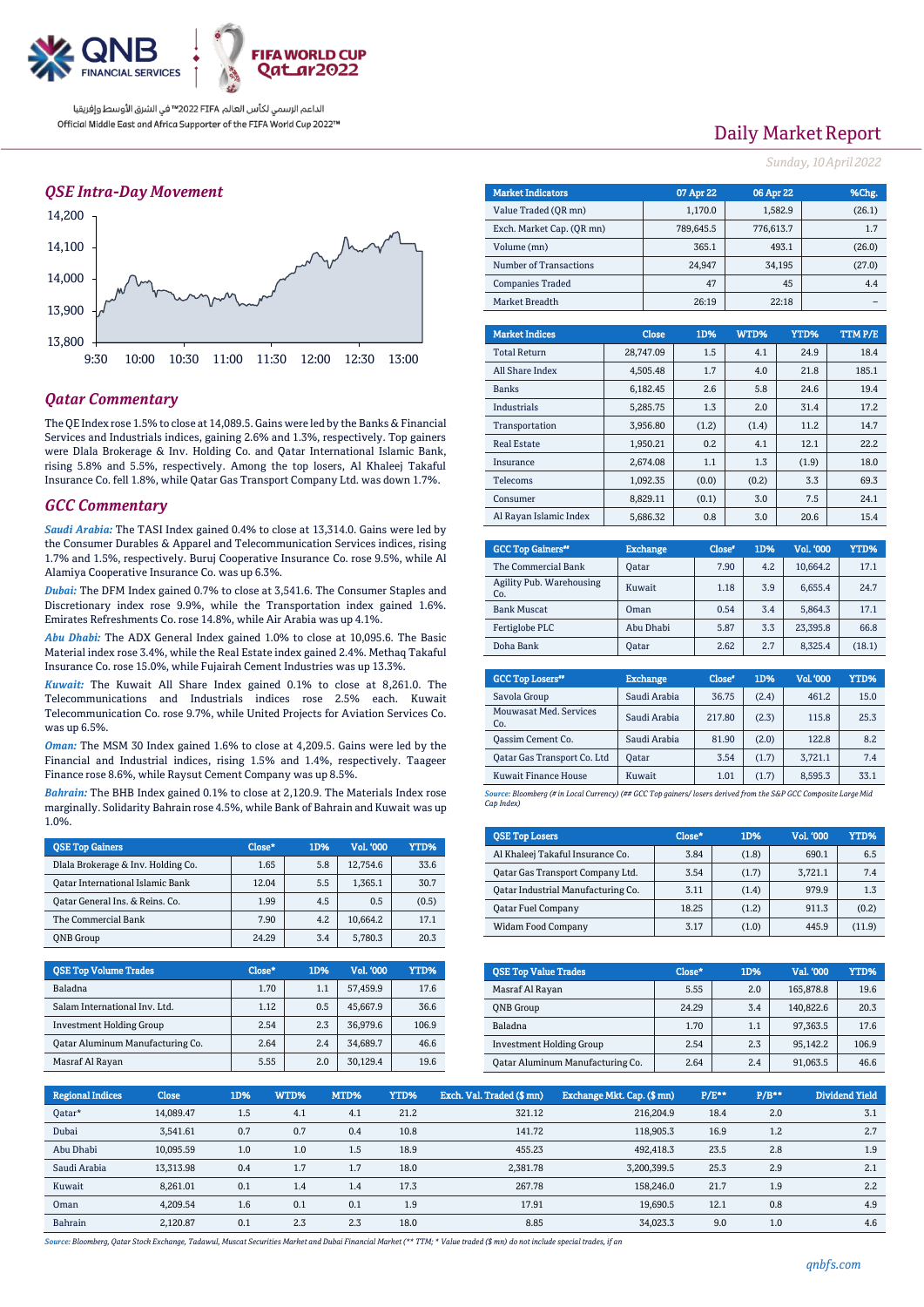

# Daily Market Report

### *Sunday, 10April2022*

#### *Qatar Market Commentary*

- The QE Index rose 1.5% to close at 14,089.5. The Banks & Financial Services and Industrials indices led the gains. The index rose on the back of buying support from Qatari and Foreign shareholders despite selling pressure from GCC and Arab shareholders.
- Dlala Brokerage & Inv. Holding Co. and Qatar International Islamic Bank were the top gainers, rising 5.8% and 5.5%, respectively. Among the top losers, Al Khaleej Takaful Insurance Co. fell 1.8%, while Qatar Gas Transport Company Ltd. was down 1.7%.
- Volume of shares traded on Thursday fell by 26% to 365.1mn from 493.1mn on Wednesday. However, as compared to the 30-day moving average of 318.3mn, volume for the day was 14.7% higher. Baladna and Salam International Inv. Ltd. were the most active stocks, contributing 15.7% and 12.5% to the total volume, respectively.

| <b>Overall Activity</b>        | <b>Buy %*</b> | Sell %* | Net (QR)         |
|--------------------------------|---------------|---------|------------------|
| Qatari Individuals             | 41.17%        | 42.82%  | (19, 249, 432.6) |
| <b>Oatari Institutions</b>     | 21.30%        | 18.75%  | 29,803,742.7     |
| Oatari                         | 62.47%        | 61.57%  | 10.554.310.1     |
| <b>GCC</b> Individuals         | 0.42%         | 0.95%   | (6, 163, 219.3)  |
| <b>GCC</b> Institutions        | 2.46%         | 3.44%   | (11, 472, 398.7) |
| GCC                            | 2.88%         | 4.39%   | (17,635,618.0)   |
| Arab Individuals               | 9.16%         | 11.10%  | (22, 713, 713.8) |
| Arab Institutions              | 0.01%         | 0.00%   | 136,960.0        |
| Arab                           | 9.17%         | 11.10%  | (22.576.753.8)   |
| Foreigners Individuals         | 2.73%         | 3.39%   | (7,809,353.4)    |
| <b>Foreigners Institutions</b> | 22.76%        | 19.55%  | 37,467,415.1     |
| <b>Foreigners</b>              | 25.48%        | 22.95%  | 29.658.061.7     |

*Source: Qatar Stock Exchange (\*as a % of traded value)*

## *Earnings Releases, Global Economic Data and Earnings Calendar*

#### Earnings Releases

| Company              | <b>Market</b> | Currency   | Revenue (mn)<br>402021 | % Change<br>YoY | <b>Operating Profit</b><br>$(mn)$ 402021 | 1% Change<br>YoY | <b>Net Profit</b><br>(mn) 402021 | % Change<br>YoY |
|----------------------|---------------|------------|------------------------|-----------------|------------------------------------------|------------------|----------------------------------|-----------------|
| First Abu Dhabi Bank | Abu Dhabi     | <b>AED</b> | 18,083.7               | $-10.0%$        | 21,681.3                                 | 16.7%            | 12,542.3                         | 18.9%           |
| Agthia Group*        | Abu Dhabi     | <b>AED</b> | 3.154.6                | 47.2%           | 967.0                                    | 48.5%            | 231.2                            | 550.9%          |

*Source: Company data: DFM, ADX, MSM, TASI, BHB. (#Values in Thousands, \*Financial for FY2021)*

#### Global Economic Data

| <b>Date</b> | <b>Market</b> | <b>Source</b>                         | <b>Indicator</b>                    | Period | <b>Actual</b> | <b>Consensus</b> | <b>Previous</b> |
|-------------|---------------|---------------------------------------|-------------------------------------|--------|---------------|------------------|-----------------|
| 04/08       | <b>US</b>     | <b>U.S. Census Bureau</b>             | <b>Wholesale Inventories MoM</b>    | Feb F  | 2.50%         | 2.10%            | 2.10%           |
| 04/08       | <b>US</b>     | U.S. Census Bureau                    | <b>Wholesale Trade Sales MoM</b>    | Feb    | 1.70%         | 0.80%            | 4.00%           |
| 04/08       | Japan         | Ministry of Finance Japan             | <b>BoP Current Account Balance</b>  | Feb    | ¥1648.3b      | ¥1450.0b         | $-41196.4b$     |
| 04/08       | Japan         | Ministry of Finance Japan             | <b>BoP Current Account Adjusted</b> | Feb    | ¥516.6b       | ¥274.8b          | ¥184.0b         |
| 04/08       | Japan         | Ministry of Finance Japan             | Trade Balance BoP Basis             | Feb    | $-4176.8b$    | $-4205.0b$       | $-41604.3b$     |
| 04/08       | Japan         | Tokyo Shoko Research Ltd.             | Bankruptcies YoY                    | Mar    | $-6.46%$      | N/A              | 2.91%           |
| 04/08       | Japan         | <b>Economic and Social Research I</b> | Consumer Confidence Index           | Mar    | 32.8          | 36.8             | 35.2            |
| 04/08       | India         | Reserve Bank of India                 | <b>RBI Reverse Repo Rate</b>        | 08-Apr | 3.35%         | 3.35%            | 3.35%           |
| 04/08       | India         | Reserve Bank of India                 | <b>RBI Cash Reserve Ratio</b>       | 08-Apr | 4.00%         | 4.00%            | 4.00%           |
| 04/08       | India         | Reserve Bank of India                 | <b>RBI Repurchase Rate</b>          | 08-Apr | 4.00%         | 4.00%            | 4.00%           |

*Source: Bloomberg (s.a. = seasonally adjusted; n.s.a. = non-seasonally adjusted; w.d.a. = working day adjusted)*

#### Earnings Calendar

| <b>Tickers</b> | <b>Company Name</b>                           | Date of reporting 1Q2022 results | No. of days remaining | <b>Status</b> |
|----------------|-----------------------------------------------|----------------------------------|-----------------------|---------------|
| QNBK           | QNB Group                                     | 11-Apr-22                        |                       | Due           |
| QIBK           | <b>Qatar Islamic Bank</b>                     | 12-Apr-22                        | $\overline{2}$        | Due           |
| QNCD           | <b>Qatar National Cement Company</b>          | 13-Apr-22                        | 3                     | Due           |
| QFLS           | Qatar Fuel Company                            | 13-Apr-22                        | $\sqrt{3}$            | Due           |
| QGTS           | Qatar Gas Transport Company Limited (Nakilat) | 17-Apr-22                        | 7                     | Due           |
| QEWS           | Qatar Electricity & Water Company             | 17-Apr-22                        | 7                     | Due           |
| ABQK           | Ahli Bank                                     | 19-Apr-22                        | 9                     | Due           |
| <b>MKDM</b>    | Mekdam Holding Group                          | 20-Apr-22                        | 10                    | Due           |
| <b>NLCS</b>    | Alijarah Holding                              | 21-Apr-22                        | 11                    | Due           |
| IGRD           | <b>Investment Holding Group</b>               | 25-Apr-22                        | 15                    | Due           |
| QLMI           | QLM Life & Medical Insurance Company          | 25-Apr-22                        | 15                    | Due           |
| <b>MCCS</b>    | Mannai Corporation                            | 26-Apr-22                        | 16                    | Due           |
| <b>VFQS</b>    | Vodafone Qatar                                | 26-Apr-22                        | 16                    | Due           |
| QIMD           | <b>Qatar Industrial Manufacturing Company</b> | 26-Apr-22                        | 16                    | Due           |
| QCFS           | Qatar Cinema & Film Distribution Company      | 27-Apr-22                        | 17                    | Due           |
| AKHI           | Al Khaleej Takaful Insurance Company          | 27-Apr-22                        | 17                    | Due           |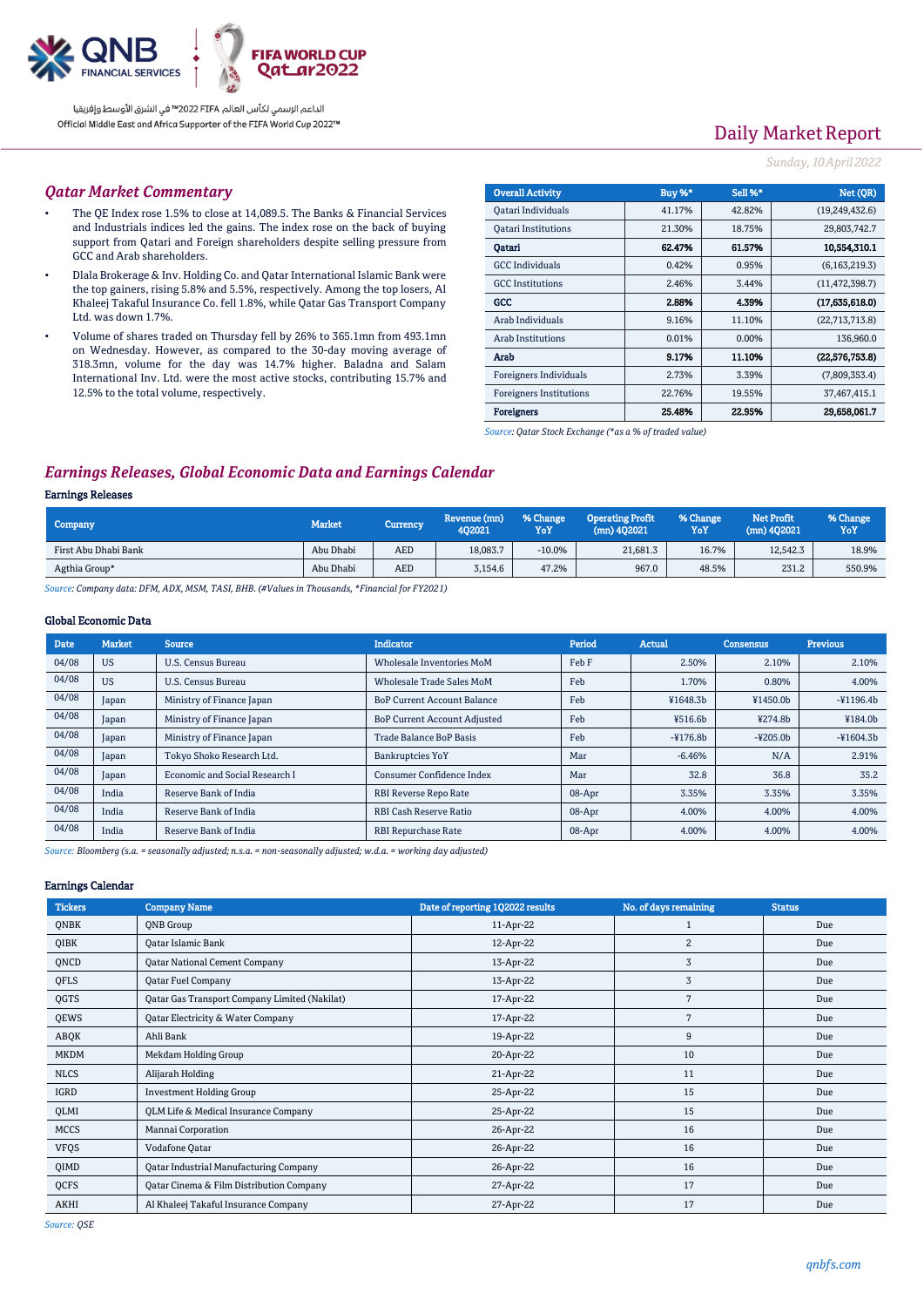

### *Qatar*

- QIB Group announces the completion of legal procedures regarding raising the foreign ownership limit to 100% – Pursuant to QIB Group shareholders' EGM approval to modify QIB's Articles of Association in the Extraordinary General Meeting held on February 22nd, 2022, QIB Group announced obtaining all required regulatory approvals from the concerned regulatory authorities, to modify Article (9) of the Articles of Association, to allow raising the foreign ownership limit to 100%. QIB Group will request the concerned authorities to raise the limit of foreign ownership with immediate effect. (QSE)
- Qatar Central Depository Company amends the percentage of foreign ownership in Qatar Islamic Bank to become 100% of the capital – Qatar Central Securities Depository has modified the foreigners' ownership limit of Qatar Islamic Bank to be 100% of the capital, which is equal to (2,362,932,000) shares. (QSE)
- Doha Bank announces Acting Chief Executive Officer Doha Bank announced that Mr. Gudni Stiholt Adalsteinsson, Head of Treasury and Investments, has been assigned the duties of Acting Chief Executive Officer of the Bank. (QSE)
- Qatar Gas Transport Company Ltd to disclose its Q1 financial results on April 17 - Qatar Gas Transport Company Ltd to disclose its financial statement for the period ending 31st March 2022 on 17/04/2022. (QSE)
- Qatar Gas Transport Company Ltd. to hold its investor's relation conference call on April 18 to discuss the financial results – Qatar Gas Transport Company Ltd. announced that the conference call with the Investors to discuss the financial results for the Q1 2022 will be held on 18/04/2022 at 01:30 PM, Doha Time. (QSE)
- Baladna to disclose its Q1 financial results on April 27 Baladna to disclose its financial statement for the period ending 31st March 2022 on 27/04/2022. (QSE)
- QIC and QInvest LLC to create an Islamic Asset Management National Champion – Qatar Insurance Company Q.S.P.C. (QIC), the market leader in Qatar and a dominant insurer in the GCC and MENA region, and QInvest LLC, Qatar's leading investment bank and one of the most prominent Islamic financial institutions globally, today announced that they are joining forces to create a Qatar-based national champion in the Islamic asset management space. The new company, jointly owned by QIC and QInvest, will be a Sharia'a compliant entity, regulated by Qatar Financial Centre Regulatory Authority (QFCRA). Epicure Investment Management LLC (EIM), a wholly-owned subsidiary of QIC, which manages over US\$7bn of investment assets across asset classes for its clients and having an impeccable track record of investing, will provide the necessary asset management capabilities to the joint venture entity, while QInvest will provide the necessary infrastructure and market reach to the joint venture entity, capitalizing on its track record in developing and structuring innovative Islamic investment products, in addition to its ability to raise capital. The transaction remains subject to relevant corporate and regulatory approvals. It is the intention of both parties, in conjunction with respective stakeholders, to work collaboratively to finalize the transaction during Q2 2022. (QSE)
- S&P: Qatari banks unlikely to face direct effects of Ukraine crisis Qatari banks are unlikely to see any significant direct effects of the Russia-Ukraine conflict on their asset quality indicators, S&P Global Ratings has said in a report released recently. In its new report entitled "The Middle East and African Banks: Varied Exposure to Russia-Ukraine Conflict", S&P Global Ratings said, "Rated Qatari banks have minimal direct exposure to Russian or Ukrainian counterparties. We do not expect to see any significant direct effects of the conflict on their asset quality indicators." While risks related to external funding are increasing, the report said, Qatari banks have tried to increase the maturity and the stability of nonresident deposits. The government has significant capacity and willingness to provide support if needed, it said. (Qatar Tribune)

# Daily Market Report

*Sunday, 10April2022*

- Mekdam Holding Group confirms credit rating at BBB- Mekdam Holding Group announced that S&P has confirmed the credit rating at gcBBB-.  $(OSE)$
- Qatar General Insurance & Reinsurance Company discloses a Lawsuit Judgement – Pursuant to Qatar General Insurance & Reinsurance Company's disclosure on the registration of Lawsuit Number 2484 / 2021 by Shareholder Number 818 against the Company on 25 November 2021, the Court of First Instance issued its rejection of the Lawsuit against the Company and obliged the plaintiff to bear the Lawsuit fees. (QSE)
- QCB's foreign reserves rise by 2.6% in March International reserves and foreign currency liquidity at Qatar Central Bank (QCB) increased by 2.6% to QR210.480bn in March 2022, compared to QR 204.993bn in the same period in 2021. QCB's data indicated that the bank's official reserves increased at the end of March 2022 from March 2021 by about QR4.484bn to reach QR153.265bn, as a result of the rise in bonds and foreign treasury bills at Qatar Central Bank by about QR34.443bn, to reach QR121.086bn in March 2022. International reserves consist of four main components: bonds and foreign treasury bills, deposits and cash balances with foreign banks, in addition to gold holdings of the Central Bank, special drawing rights (SDR) deposits, and the State of Qatar's share in the IMF. Other foreign currency liquid assets are added to the international reserves. (Peninsula Qatar)
- Realty deals cross QR1bn in March Real estate trading in Qatar has crossed QR1bn during the last month. According to the weekly real estate data from the Ministry of Justice, the real estate transactions during the four weeks of March reached over QR1.3bn. The momentum in the real estate sector is growing gradually in the country. With a consistent fall in the cases of COVID-19 in the country, the economic activities have returned to normal. The impact of optimism is now visible in the country's real estate sector, which is now abuzz with deal-making activity. During the week ended March 27- 31, real estate transactions worth QR398mn were signed. Al Rayyan Municipality came at the top in terms of value and number of transactions as deals worth QR184mn were signed in 34 transactions during the week, according to the Ministry of Justice data. (Peninsula Qatar)
- QNB Group, Qatar Development Bank sign agreement on Al-Dhameen updated program – QNB Group, the largest financial institution in the Middle East and Africa, signed an agreement for the "Al-Dhameen" updated program in partnership with Qatar Development bank, being one of the leading programs that encourage banks to finance businesses and projects that have a high success rate without the need to give any guarantees and documents of eligibility. The signing of this agreement came after Qatar Development Bank announced that it has enhanced the Al-Dhameen program, after a decade of success providing guarantees that exceeded a billion Qatari Riyals, for local companies. The program was updated to include start-ups, small, medium, and micro companies, and to facilitate the speed of the required procedures. It also includes a higher profit rate for all companies and does not require a percentage from entrepreneurs or investors. (Peninsula Qatar)
- Fintech bridges the gap in the Islamic finance sector  $-$  Qatar has been working to support the ecosystem for Islamic fintech. Highlighting the role of technology in Islamic finance during an online event, experts said fintech companies have an important role as they bridge the gap in the Islamic finance sector. Panelists discussed the ecosystem to support SMEs with solutions to scale up halal economies and promote Qatar as an Islamic fintech hub regionally and globally during an online event. HBKU in association with Qatar Financial Centre (QFC) organized a webinar entitled 'Islamic FinTech and the Halal Economy' which shed light on the opportunities of the halal economy that was \$1.9tn in 2020 and expected to reach \$3.2tn by 2024 which creates tremendous opportunities across various segments of the halal economy from food, cosmetics, fashion to travel. (Peninsula Qatar)
- Qatar makes debut on Kearney's 2022 FDI Confidence Index Qatar has made its debut on Kearney's 2022 Foreign Direct Investment (FDI) Confidence Index, ranking 24th amongst global peers and displacing Finland from the top 25. FDI in the country increased by \$8.2mn in Q4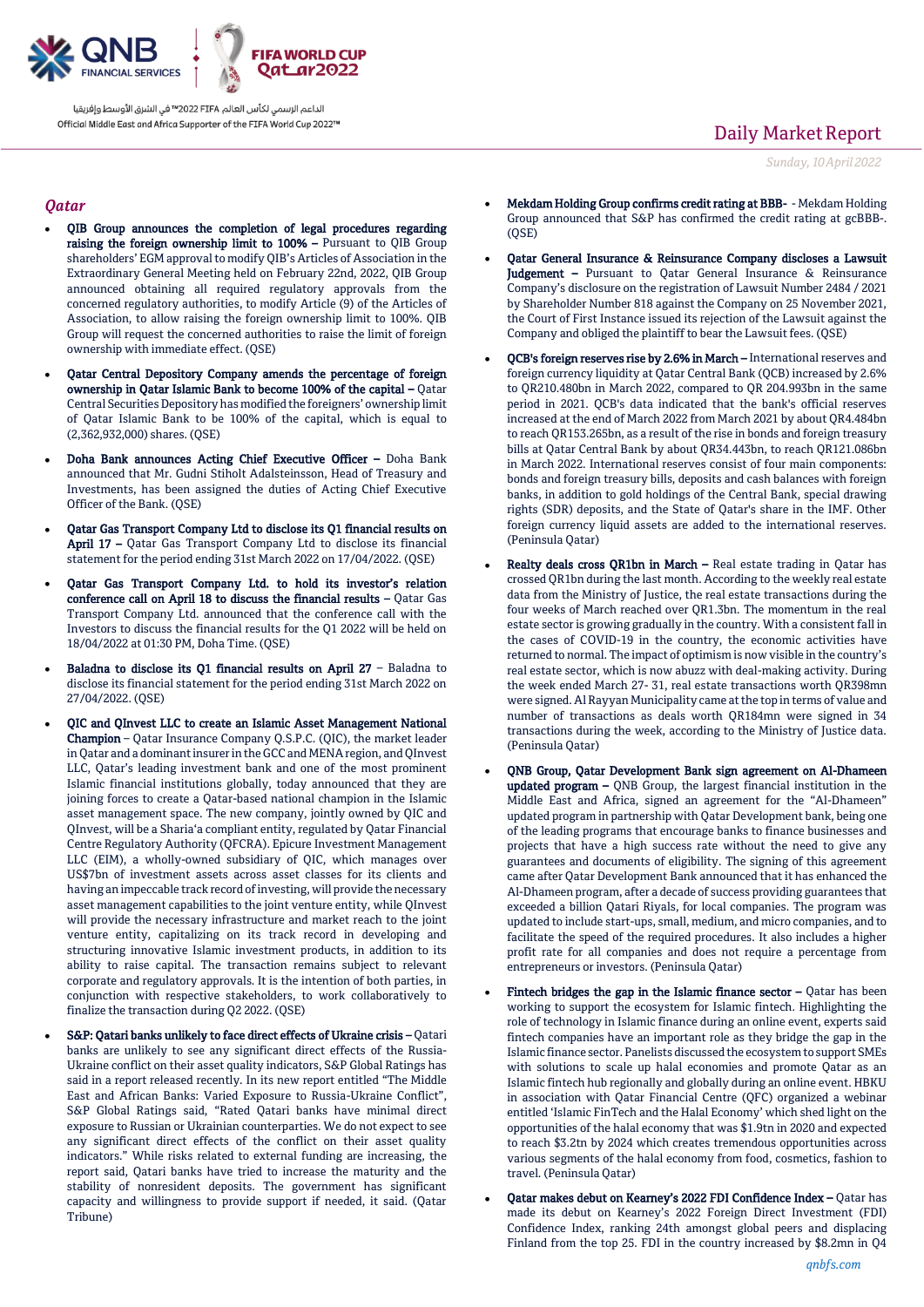

2021, compared to a drop of \$57.1mn recorded in the previous quarter. The report from the global strategy and management consulting firm is an indicator of future FDI flows around the world, and the rankings reveal rebounding investor optimism about the global economy. The results illustrate both, areas of business leader foresight as well as the blind spots regarding the changes that were on the immediate horizon. Findings from the latest report suggest the market is likely to see a continued shift in FDI to developed markets, capitalizing on destinations marked by regulatory transparency and stability. Investors cite transparency of government regulations and lack of corruption as the most important overall factors when choosing where to make FDI. (Peninsula Qatar)

- Qatar takes part in Arab Monetary Fund, Arab Finance Ministers Council meetings – Minister of Finance H E Ali bin Ahmed Al Kuwari participated in the opening session of the Arab Monetary Fund's Joint annual meetings of financial authorities, and the 13th meeting of the Arab Finance Ministers Council. The meeting took place in Jeddah in the Kingdom of Saudi Arabia. The session reviewed the most important regional and international economic developments, the challenges facing the Arab economies, in order to support the stage of recovery from the impact of the coronavirus pandemic (COVID-19). The ministers discussed enhancing the role of the state in supporting the private sector's role in economic growth, in addition to digital transformation strategies for Arab financial markets. The Arab League, Arab Fund for Economic and Social Development, and Arab executive directors at the International Monetary Fund (IMF) and the World Bank. (Peninsula Qatar)
- Qatar PMI rises in March to 61.8 The Qatari Purchasing Manager's Index, which measures the performance of the non-oil private sector, rose last March to 61.8 points from 61.3 points in February 2022, supported by the production and new orders indicators. The latest reading of the index is the highest in four months, and the third-highest reading in the history of the study, according to a study by the Qatar Financial Center. The subsectors recorded record readings last month, led by the wholesale and retail sector, which recorded the highest reading, followed by the manufacturing and construction sectors, then the services sector with a lower reading. The study showed that companies increased the number of employees against the background of increased demand in the first quarter of 2022, but it was not – according to the study – sufficient to limit the increase in the amount of unfinished business, which recorded the second-highest reading in the history of the study in five years, at a time when the prices of supplies were recorded. Production rose for the sixth month in a row, while prices of goods and services fell for the second month in a row. (Bloomberg)
- Robust manufacturing sector Qatar's manufacturing sector has witnessed a remarkable expansion and growth in the past year, despite the challenges posed by the COVID-19 pandemic. In spite of the difficult operating environment due to the pandemic outbreak, many factories were established last year, which helped in the creation of hundreds of jobs in the country. The total investments of factories in 2021 amounted to about QR2.1bn, contributing to the creation of 2,581 new jobs in industrial facilities, according to the Ministry of Commerce and Industry. The number of factories operating and registered in Qatar to date has reached more than 800 factories, while the total number of licenses issued to establish industrial projects to date reached 635. The investments of the operating manufacturing factories also exceeded QR235bn, with 69% of the total investments directed towards the petrochemical, iron, and aluminum industries. The industrial facilities established in 2021 contributed to the launch of new products, bringing the total number of products manufactured in Qatar to 845 products. (Bloomberg)
- Car rental tech platform Selfdrive launches super app in Qatar and Bahrain – Selfdrive, the region's largest car rental tech platform, is expanding its geographical footprint by launching in Qatar and Bahrain after Oman. The move comes following the app's growing popularity and success that will now cater to the needs of individual customers, business executives, visitors, and corporates in Qatar and Bahrain markets making it the first super app to be launched in the region. The company aims to acquire 50 – 65% of the digital rental market share in these markets with the seamless customer experience and range of product offerings through

## Daily Market Report

the App. Selfdrive offers BD10 or QR100 flat discount to its customers on their first booking as part of the launch offer. (Peninsula Qatar)

- More citizens getting leadership roles in private sector  $-$  A increasing number of qualified citizens are getting leadership positions in the private sector, thanks to the job orientation program of the Ministry of Labor. As many as 337 citizens were appointed in the private sector entities during first quarter of 2022. "Citizens who are seeking jobs after graduation are enjoying a number of privileges in the private sector, such as getting leadership positions with the support of job orientation program," said a spokesperson of the Ministry of Labor, Khalid Hussein Abdullah. Speaking in a Qatar TV program, he said university qualification is enough for jobseekers to get jobs in the private sector as they undergo job orientation program of different periods such as six months, one year or two years as per the nature of the job. (Peninsula Qatar)
- PSA: Visitor arrivals surge five-fold year-on-year in February Qatar has seen a more than five-fold year-on-year surge in visitor arrivals with those coming from other Asia, including Oceania, and Europe constituting 61% of the total in February 2022, according to official estimates. The surge in overall visitor arrivals was also reflected in the hospitality sector, particularly in the occupancy in five-star hotels and standard hotel apartments, during the period in review, the figures released by the Planning and Statistics Authority showed. The total number of visitor arrivals was 76,883 in February 2022, which however declined 10.7% MoM. Of the total, as much as 61% (46,718) came via the airport; 22% (16,745) by sea, and 17% (13,420) by road during the review period. Visitor arrivals from other Asia (including Oceania) stood at 26,591 in February 2022, registering more than three-fold growth year-on-year. On a monthly basis, it fell 30.1%. The visitors from this region accounted for 35% of the total arrivals in February 2022. Visitor arrivals from European countries grew approximately six-fold year-on-year to 20,035 in February 2022. It saw an 8% growth month-on-month. The visitors from this region accounted for 26% of the total during the review period. The number of visitors from the Gulf Co-operation Council countries was 18,610 in February 2022, witnessing a 10-fold growth year-on-year. The visitor numbers were a 6.8% fall month-on-month in the review period. Visitors from the Gulf region accounted for 24% of the total in the review period. The visitor arrivals measures non-residents traveling to Qatar on a shortterm basis for all purposes. (Gulf Times)
- Ooredoo signs agreement with Two Thousand Isles Ooredoo Maldives has signed a partnership agreement with Two Thousand Isles. The project is the brainchild of popular photographer Aishath Naj and writer Daniel Bosley to document the Maldives. Ooredoo says the project will show the natural beauty and lifestyles of the Maldivians through photojournalism and travel blogging. Ooredoo is to provide all telecommunications assistance required for the project. Ooredoo Assistant Manager Public Relations Noora Ibrahim Zahir said that Ooredoo had always supported creative and developmental projects of this nature, adding that supporting the work to document the Maldives by a very youthful team was pleasure for the Ooredoo team. Two Thousand Isles co-founder Naj said the service provided by Ooredoo for the project was invaluable. She said the team will be able to provide a daily insight into their work via Ooredoo's nationwide 4G network. (Bloomberg)
- QF-funded startup powers global research for scientific discovery Rayyan Systems Inc is charting a path towards integrated collaboration for researchers across the globe to offer free, quick, and efficient access to important scientific tools to researchers. What originated as an idea at the Qatar Computing Research Institute (QCRI), part of Qatar Foundation's Hamad Bin Khalifa University, evolved into a service as an 'entrepreneurin-residence' at the Qatar Science & Technology Park (QSTP), part of Qatar Foundation's (QF's) Research, Development, and Innovation (QF RDI), where Robert Ayan, the CEO of Rayyan, developed an initial business case and secured a license to the intellectual property. The web/mobile application helps systematic review authors screen citations in a quick, easy and enjoyable fashion. The key ingredient in this initial development stage, which contributed the company's seed-stage capital was the Tech Venture Fund (TVF) from QSTP. "For entrepreneurs like myself, TVF adds invaluable support that goes way beyond simply a cash infusion into the business. The team gave us realistic expectations and

*Sunday, 10April2022*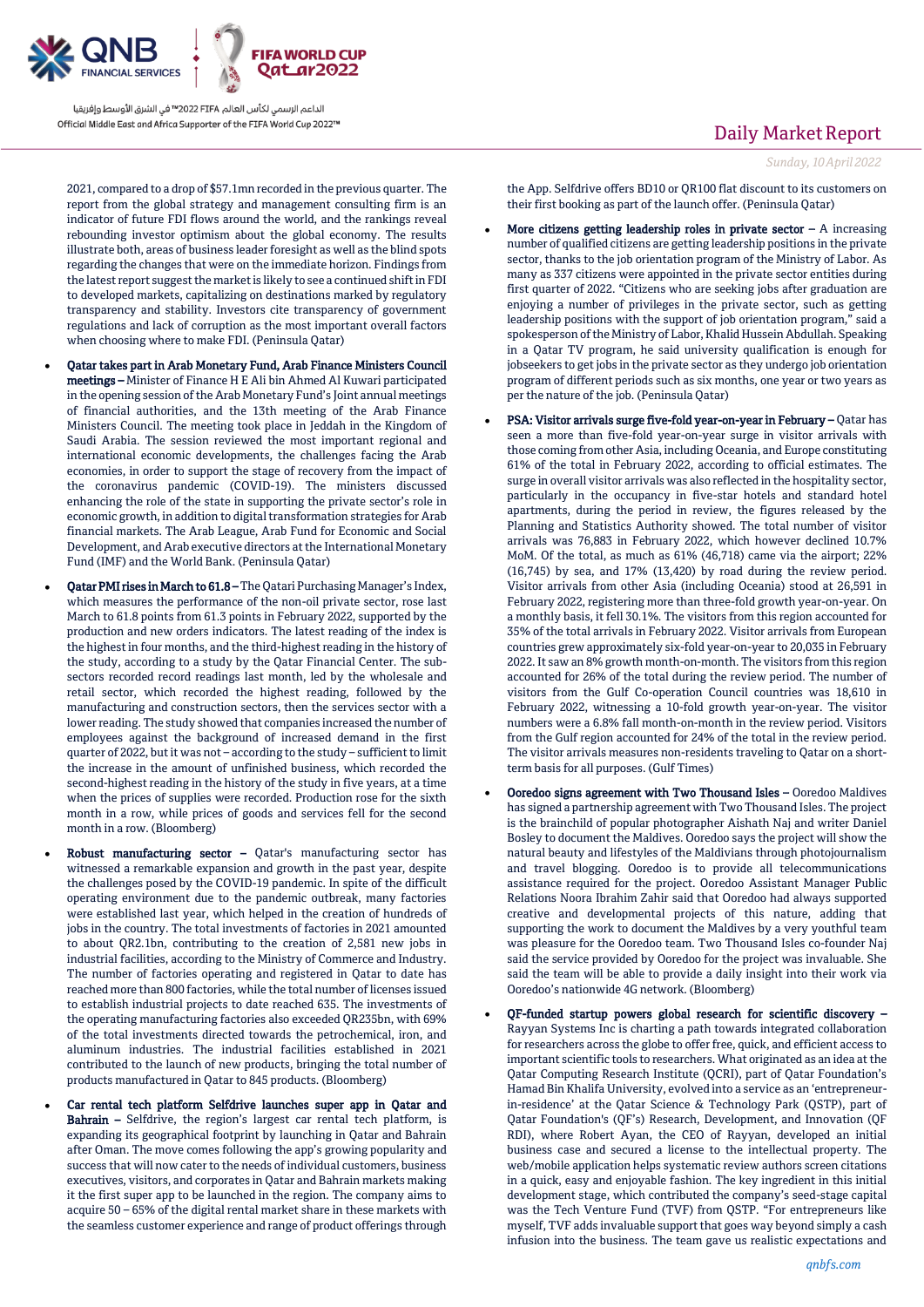

markers of success to set our operations on solid ground, starting with discussions around our business plan, and ultimately serving as the anchor investor to set the stage for other investors to follow," said Ayan. (Bloomberg)

### *International*

- US wholesale inventories revised higher in February US wholesale inventories increased more than initially thought in February, but inventory investment probably offered little or no boost to economic growth in the first quarter. The Commerce Department said on Friday wholesale inventories rose 2.5% in February, instead of 2.1% as reported last month. Stocks at wholesalers advanced 1.2% in January. Economists polled by Reuters had expected inventories would be unrevised. Wholesale inventories surged 19.9% in February on a year-on-year basis. Inventories are a key part of gross domestic product. Wholesale motor vehicle inventories rebounded 1.4% after declining 2.3% in January. Wholesale inventories, excluding autos, increased 2.6% in February. This component goes into the calculation of GDP. Inventory investment surged at a robust seasonally adjusted annualized rate of \$193.2bn in the fourth quarter, contributing 5.32 percentage points to the quarter's 6.9% growth pace. Most economists see further scope for inventories to rise, noting that inflation-adjusted inventories remain below their pre-pandemic level. Sales-to-inventory ratios are also low. But inventories were probably not much of a boost to GDP growth in the January-March quarter as they would have needed to increase by more than the fourth quarter's pace. Businesses are restocking after drawing down inventories from the first quarter of 2021 through the third quarter. Growth estimates for the first quarter are mostly below a 1.0% rate. Sales at wholesalers increased 1.7% in February after jumping 5.0% in January. At February's sales pace, it would take wholesalers 1.21 months to clear shelves, up from 1.20 months in January. (Reuters)
- BofA warns: A "recession shock" is coming The macro-economic picture is deteriorating fast and could push the US economy into recession as the Federal Reserve tightens its monetary policy to tame surging inflation, BofA strategists warned in a weekly research note. 'Inflation shock' worsening, 'rates shock' just beginning, 'recession shock' coming", BofA chief investment strategist Michael Hartnett wrote in a note to clients, adding that in this context, cash, volatility, commodities, and crypto currencies could outperform bonds and stocks. The Federal Reserve on Wednesday signaled it will likely start culling assets from its \$9tn balance sheet at its meeting in early May and will do so at nearly twice the pace it did in its previous "quantitative tightening" exercise as it confronts inflation running at a four-decade high. A large majority of investors also expect the central bank to hike its key interest rate by 50 basis point. In terms of notable weekly flows, BofA said emerging market equity funds enjoyed the biggest inflow in ten weeks at \$5.3bn in the week to Wednesday while emerging market debt vehicles attracted \$2.2bn, their best week since September. It was also an eight week of outflows for European equities at \$1.6bn while US stocks enjoyed their second week of inflows, adding \$1.5bn in the week to Wednesday. (Reuters)
- Fed's Bostic, Evans back rate rises with dovish overtones As expectations rise that the US Federal Reserve will step up its efforts to contain inflation with bigger interest rate hikes, Chicago Fed President Charles Evans and Atlanta Fed President Raphael Bostic on Thursday provided a somewhat dovish counterpoint. "It's time that we get off of our emergency stance --I think it's really appropriate that we move our policy closer to a neutral position -- but I think we need to do it in a measured way," Bostic told a Chicago Fed virtual conference on economic mobility. Evans said: "I'm optimistic that we can get too neutral, look around, and find that we're not necessarily that far from where we need to go." The Fed is widely expected to raise rates by a bigger-than-usual half-apercentage point next month and begin paring its massive balance sheet as it steps up a battle against inflation now running at more than three times the Fed's 2% goal. Both Evans and Bostic have said they support the Fed's plans to tighten policy, and both have previously said they would be open to a 50 basis-point move if needed. (Reuters)
- Redfin says: Early signs of cooling housing market seen in some US cities - There are early signs of a cooldown in some of the hottest corners of the

## Daily Market Report

#### *Sunday, 10April2022*

US housing market, Redfin said in a report on Friday, a fresh indication that high house prices and rising mortgage rates are cutting into homebuyer demand. Among those early tells, according to Redfin: Google searches for "homes for sale" dropped by double digits in Baltimore, Boston, San Francisco and Los Angeles in the second week of March from a year earlier; tours of homes for sale in California were down 21% as of March 31 from the first week of 2022, data from Showing Time shows; Redfin agents in San Francisco, Los Angeles, Washington DC, Boston and Seattle reported a drop in requests for homebuying help at the start of this year compared with last year, even as requests nationwide surged; and agents in California say they are seeing fewer offers on each home than previously. Home prices nationwide have risen about 35% in the two years since the COVID-19 pandemic slammed the nation and the Federal Reserve slashed short-term interest rates to near zero, the Zillow Home Value Index shows. The Fed last month began raising its policy rate to bring down decades-high inflation as the economy reopened, and longerterm borrowing costs have climbed swiftly in anticipation of more aggressive rate hikes ahead. The average interest rate on a 30-year-fixed mortgage, the most popular US home loan, rose last week to 4.9%, a fresh three year high, data from the Mortgage Bankers Association (MBA) showed this week. The US housing market is still hot, however, even in cooling California cities. The average home in Los Angeles, for instance, is sold for 5% over its asking price, with a record share selling within a week of listing, Redfin said. But the signs are there already, the report said, of a price slowdown in coming months. (Reuters)

- Worker shortages, seasonal factors change push US weekly jobless claims back to 53-year lows - The number of Americans filing new claims for unemployment benefits fell last week, indicating a further tightening of labor market conditions heading into the second quarter, which could contribute to keeping inflation elevated. Part of the decline in claims back to a more than 53-year low touched in mid-March reflected a revision of the seasonal factors, the model that the government uses to strip out seasonal fluctuations from the data. During the COVID-19 pandemic, the Labor Department switched to additive factors to seasonally adjust the initial and continued claims data from multiplicative factors, which economists had complained were less reliable because of the economic shock caused by the coronavirus crisis. "Now that most of the large effects of the pandemic on the unemployment insurance series have lessened, the seasonal adjustment models are once again specified as multiplicative models," the Labor Department said in a statement on Thursday. "Statistical tests show that the unemployment insurance series should, in normal times, be estimated multiplicatively." Initial claims for state unemployment benefits dropped 5,000 to a seasonally adjusted 166,000 for the week ended April 2. Claims were at this level during the week ending March 19, which was the lowest since November 1968. Seasonal factors back then were much different from now, making it difficult to make comparisons. Economists polled by Reuters had forecast 200,000 applications for the latest week. The government also revised claims data from 2017 through 2021, which showed the level of filings much lower last year. The switch back to multiplicative factors pushed applications down by about 20,000-40,000 for the recent weeks. Claims hit a record high of 6.137mn in early April 2020. The government said it would use a hybrid of multiplicative and additive seasonal factors while the pandemic remains within the five-year revision period. Multiplicative seasonal factors are assumed to be proportional to the level of filings while additive factors are not affected. "The message from these volatile and revision-prone data continues to be that the labor market is very tight by most historical standards," said Conrad DeQuadros, senior economic advisor at Brean Capital in New York. A severe shortage of workers is keeping layoffs low and boosting hiring. Worker demand is being driven by a sharp decline in COVID-19 infections, which has resulted in restrictions being lifted across the country. (Reuters)
- Survey: Gloom descends on UK households' financial outlook British households' confidence in their finances sank to new lows in March, according to a survey on Friday that showed recent measures announced by finance minister Rishi Sunak had failed to bolster morale. The consumer confidence index from pollsters YouGov and consultancy Cebr fell in March to 103.9, its lowest level since January 2021 and down from 106.6 in February. Both past and future gauges of household financial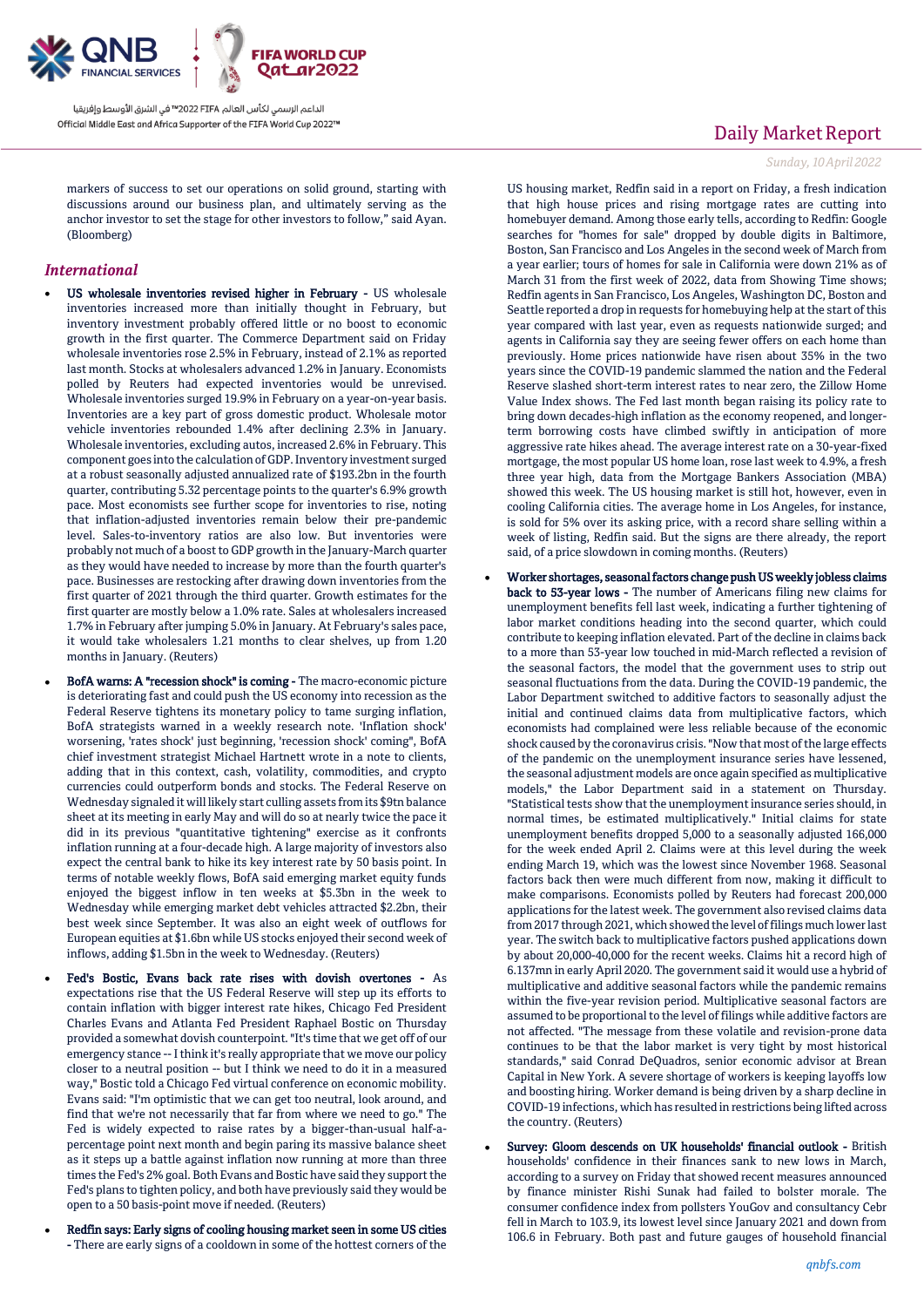

confidence struck their lowest levels since the survey started in 2012. Last month Sunak faced broad criticism for not giving enough help to poorer households as the country heads for its biggest drop in living standards since at least the 1950s, thanks to surging inflation and energy bills. He announced reductions in fuel duty and taxes on wages including an income tax cut in 2024 in a budget update, telling parliament it represented the biggest net cut to personal taxes in over 25 years. A separate survey from market research firm GfK, which dates to the mid-1970s, showed consumer confidence slid in March to levels associated with recession. "The limited measures announced by Sunak in the Spring Statement have evidently failed to reassure the majority of consumers," said Kay Neufeld, head of forecasting at Cebr. "Unfortunately, with the energy price cap rising in April and the war in Ukraine continuing to roil energy markets, consumers will face more hardship in the months to come." Consumer price inflation hit a 30-year high of 6.2% in February and the government's budget watchdog two weeks ago forecast it would go close to 9% in late 2022, contributing to the biggest fall in living standards since at least the 1950s. (Reuters)

- Recruiters: UK hiring growth slows in March due to worker shortages British companies hired permanent staff at the slowest rate in a year last month, despite raising starting salaries by a record amount, as they struggled with a lack of qualified candidates, a monthly survey of recruiters showed on Friday. Britain's central bankers are looking out for signs that the tight job market will prolong the current surge in inflation, which hit a 30-year high in February -though they have also warned high inflation will hurt growth as the year goes on. The Recruitment and Employment Confederation (REC) said starting salaries for permanent staff saw the biggest increase since its records began more than 24 years ago. Hourly rates for temporary staff also rose, though by less than the record increases seen last year. "We can clearly see that labor and skills shortages are driving inflation in these latest figures," REC chief executive Neil Carberry said. Despite higher pay for job-switchers, hiring of permanent staff last month was its weakest since March 2021, while temporary staff billings rose by the least since April 2021.The REC said its members reported that a generally low unemployment rate, uncertainty related to the COVID-19 pandemic and Ukraine war, fewer EU workers and a robust demand for staff had all reduced the number of job applicants. "Record COVID infection levels are also pushing up demand for temporary workers, particularly in blue collar and hospitality sectors, underpinning the ability of temps to seek higher rates," Carberry said. Britain's unemployment rate in the three months to January fell to 3.9%, its lowest since before the pandemic, while the number of job vacancies in the three months to February rose to a record 1.318mn, according to official data. The supply of workers has shrunk by around half a million since the pandemic, largely reflecting older workers dropping out of the workforce. Annual wage growth excluding bonuses was 3.8% in the three months to January, above its pre-COVID rate but well below the pace of consumer price inflation, which government forecasters expect to peak at 8.7% later this year. (Reuters)
- Sunak: UK finance regulators should pay heed to energy security policy Britain's finance minister Rishi Sunak on Thursday called on the country's financial regulators to pay heed to the country's new energy strategy when it comes to regulating banks and investment firms, a step campaigners said contradicts the push to a net-zero economy. Britain has published its latest energy strategy document, setting out plans to expand nuclear and offshore wind power, and increase its independence of supply. Sunak said in letters to the Financial Conduct Authority and the Bank of England that the government was taking a balanced approach by accelerating investment in low- and net-zero carbon technologies, while supporting Britain's evolving hydrocarbon industry. "Where practical and relevant, the FCA should have regard to the government's energy security strategy and the important role that the financial system will play in supporting the UK's energy security - including through investment in transitional hydrocarbons like gas - as part of the UK's pathway to net zero," Sunak said in a letter to the authority. "To reduce our reliance on imported fossil fuels, UK sources of oil and gas have a critical role, both to keep our economy supplied and in supporting the transition to net zero," Sunak added. UK financial watchdogs were asked by the finance ministry last year to pay heed to Britain's net-zero economy targets, and the

## Daily Market Report

*Sunday, 10April2022*

suggestion that the BoE should facilitate investment in hydrocarbons directly contradicts this, said Fran Boait, executive director of Positive Money, which campaigns for sustainable economic investments. The BoE must stop the financial sector pouring billions of pounds into fossil fuels and redirect finance to renewable energy, she said. Banks in Britain have come under pressure from campaigners and investors to stop bankrolling coal, oil and gas, the leading causes of man-made greenhouse gas emissions. Investment funds are also keen to tout their green credentials to attract investors. Most leading lenders globally have pledged to reach net-zero emissions across their financing by 2050. (Reuters)

- ONS: UK consumer spending rises to 4% above pre-COVID-19 level British consumers' spending on credit and debit cards rose by 6 percentage points in the week to March 31 to 4% above its pre-COVID level, weekly figures from Britain's Office for National Statistics showed on Thursday. The weekly spending figures - based on card payment data collected by the Bank of England - are not seasonally adjusted and are often volatile. A separate measure of restaurant bookings also showed a rise of 6 percentage points but visits to shops and recreation areas were 1% down on the week and 15% lower than before the start of the COVID-19 pandemic, the ONS said. (Reuters)
- UK business minister says energy strategy could reduce bills soon -British business minister Kwasi Kwarteng said on Thursday the government's new energy strategy should help to reduce consumer energy bills within the next few years, as the cost of renewable resources fall. Asked how long it would take for the new strategy to have an impact, he said: "I think the impact could be very soon, and by soon, I mean three or four years. We've seen over the last 10 years the cost of offshore wind come down." (Reuters)
- Halifax: UK house prices surge but inflation squeeze clouds outlook British house prices grew strongly again in March but there are big questions about whether this can continue later in the year, mortgage lender Halifax said on Thursday. House prices grew by 1.4% month-onmonth in March, the biggest rise in six months, the ninth consecutive month of increases and following a 0.8% rise in February. Compared with a year ago, house prices were 11.0% higher, Halifax said, slowing slightly from growth of 11.2% in February which had been the highest rate since 2007. Halifax said the rise reflected too many buyers chasing too few homes coming to the market, but it warned a growing squeeze on household finances might dampen house price growth in the months ahead. "Buyers are dealing with the prospect of higher interest rates and a higher cost of living. With affordability metrics already extremely stretched, these factors should lead to a slowdown in house price inflation over the next year," said Russell Galley, Halifax managing director. Consumer price inflation hit a 30-year high of 6.2% in February and the government's budget watchdog two weeks ago forecast it would go close to 9% in late 2022, contributing to the biggest fall in living standards since at least the 1950s. (Reuters)
- State media report: China will step up policy support for the economy China will step up policy measures in timely way to support the economy while studying new stimulus plans, state media on Friday quoted Premier Li Keqiang as saying. China's worst COVID-19 wave since the Wuhan outbreak, the escalating Ukraine crisis and a sharp downturn in the domestic property sector are roiling the country's financial markets. "Currently, some emergency events in the international and domestic environment have exceeded expectations, and economic operations are facing greater uncertainties and challenges," Li was quoted as telling a group of economists and company executives. "We should implement policies in advance, step up policies in a timely way and study new contingency plans." Analysts expect China's central bank to lower borrowing costs or pump more cash into the economy to spur growth. China will strive to keep employment and prices stable, helping small businesses to tide over difficulties, Li said. China will stabilize foreign trade and investment and keep its yuan currency basically stable, Li added. (Reuters)
- *qnbfs.com* Japan finance panel warns on higher rates pushing up borrowing costs - An advisory panel to Japanese Finance Minister Shunichi Suzuki warned on Friday of a risk of a spike in interest payments on public debt and urged efforts to ensure sound fiscal policy to guard against the possibility of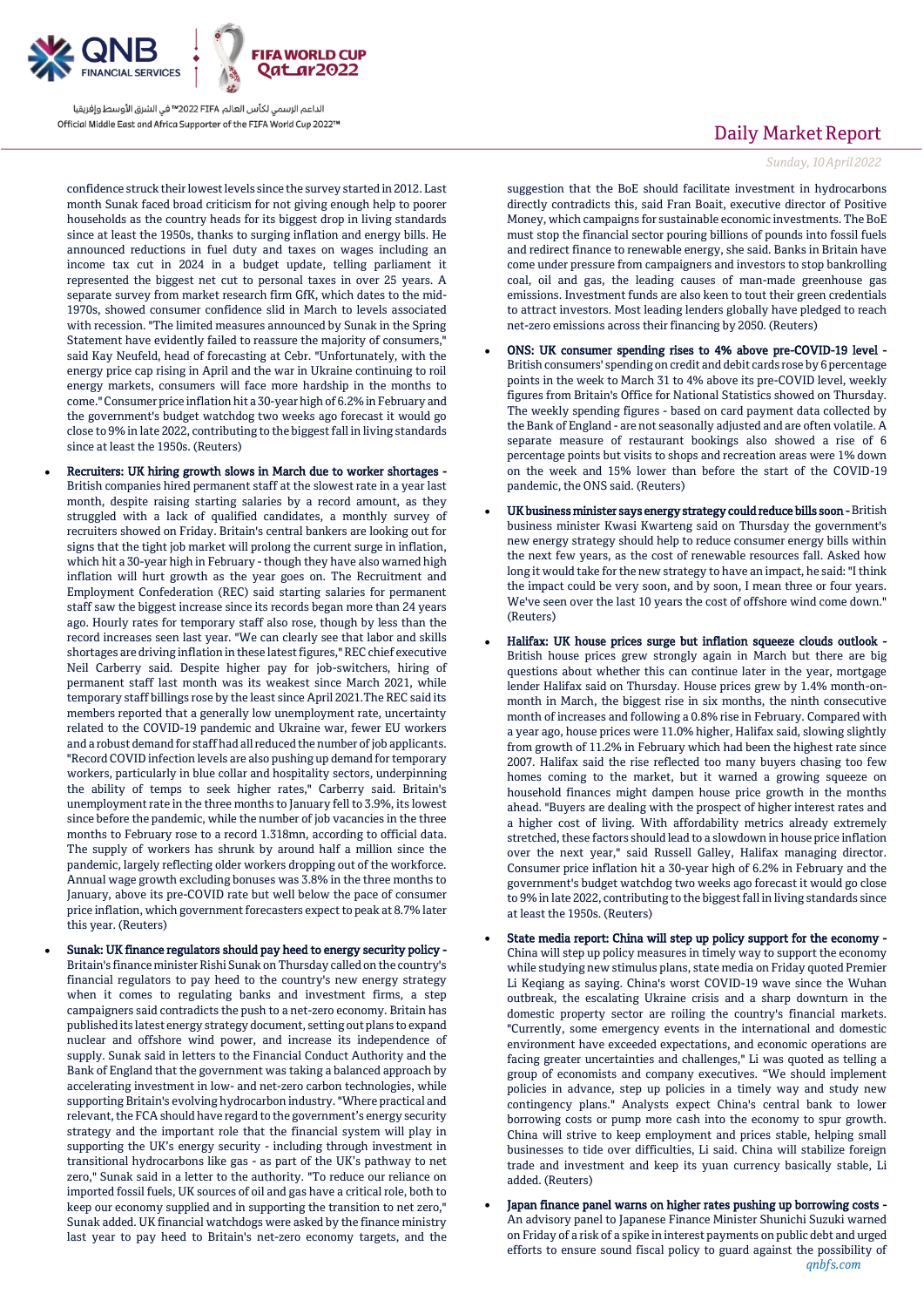

higher bond yields. The warning came against a backdrop of rising global bond yields driven by expectations of faster policy tightening by the Federal Reserve and other central banks. Japan is not experiencing the kind of spiraling increase in inflation and wage growth that the United States and some other countries face, while interest rates remain ultralow because of powerful monetary easing by the Bank of Japan (BOJ). "What's most affected in terms of finances will be interest rate payments," said a Ministry of Finance (MOF) official who oversees the panel. A 1% increase in government bond yields would translate eventually into a 10tn yen (\$80bn) rise in borrowing costs, the official said, describing the panel's advice to the minister. Japan's outstanding balance of government bonds are expected to reach 1,026tn yen at the end of the fiscal year to March 2023. US Treasury bond yields hovered near multi-year highs after the Federal Reserve minutes out this week reinforced the rate-hike momentum already priced into markets. Under a policy dubbed yield curve control, the BOJ guides short-term interest rates at -0.1% and the 10-year government bond yield around 0%. The divergence in monetary policy has caused interest rate differentials between Japan and the United States to widen, an occurrence that tends to strengthen the dollar versus the yen. (Reuters)

 Japan's Feb current account swings back to surplus from big deficit - Japan's current account balance swung back into the black in February from its second-biggest deficit on record in the previous month, providing some respite for policymakers amid a deterioration in economic fundamentals. Soaring fuel costs and a weak yen have expanded Japan's trade deficit in recent months, more than offsetting heavy returns on investment and pushing the country's current account balance into the red. The world's third-largest economy ran a current account surplus of 1.6483tn yen (\$13.28bn) in February, finance ministry data showed on Friday, against a median market forecast for a 1.4368tn-yen surplus. That followed a 1.1887tn-yen deficit in January, the second biggest shortfall under comparable data dating back to 1985. The trade deficit narrowed to 176.8bn yen in February from 1.6043tn yen in January. The primary income surplus, meanwhile, widened to 2.2745tn yen from 1.2813tn yen, although that was smaller than in the same month last year due to shrinking foreign investment returns, the data showed. The smaller trade gap and larger primary income surplus helped push the current account back into positive territory. (Reuters)

### *Regional*

- UAE, Qatar, Saudi Arabia rank among the top 10 in the Global Passport Index based on investment opportunities – The UAE has ranked fifth globally – and first among Middle East nations – while Qatar and Saudi Arabia have also made it into the top 10 passports in terms of investment opportunities, according to the first-ever Global Passport Index: The Investment Edition released by Global Citizen Solutions. The Global Passport Index presents an assessment of a country's economy and business environment and offers a comprehensive overview of a country's investment opportunities. The ranking determines how attractive a passport is for investment opportunities abroad. It ascertains how with the right passport; investors can undertake business freely and enjoy advantageous tax schemes. Additionally, an investor-friendly passport is considered a viable option for those looking to safeguard their financial freedoms abroad. (Bloomberg)
- Jadwa Investment: High food prices will raise Saudi inflation to 2.4% in 2022 – Jadwa Investments has revised their 2022 inflation forecast for Saudi Arabia upwards from 1.7% to 2.4% as the Russia-Ukraine war, Covid-19 related lockdowns in China and higher food consumption during Ramadan all add to price pressure, particularly on food. According to the Riyadh-based investment bank, the kingdom sourced around 45% of all its wheat from Russia and Ukraine last year. Initial data suggests the cost of purchasing wheat in Saudi Arabia has risen 40% so far this year, it said. The lockdowns in parts of China also risk adding to the already strained global supply chains and translating into higher imports costs from key trading partners such as Saudi Arabia, it said. Additionally, higher consumption of food and beverages traditionally observed during the holy month of Ramadan is likely to add to food-related price pressure locally, even if temporarily. Within the CPI basket, 'Food and beverages prices rose by an average of 2.4% year-on-year in February in Saudi Arabia

## Daily Market Report

*Sunday, 10April2022*

versus 2% in January and an average of 1.4% in Q4 2021. Despite this relatively low rise, prices of bread and cereals rose by 1% y-o-y in February, the highest rise since June 2021. Within this segment, wheat and flour prices have seen jumps of 3.8% and 3.6%, respectively, so far this year. (Zawya)

- Saudi Arabia hosts annual joint meetings of Arab Financial Institutions Saudi Arabia will host the annual joint meetings of the Arab Financial Institutions on April 07 in Jeddah, under the patronage of the Custodian of the Two Holy Mosques King Salman. The joint session will be chaired by Oman, bringing together Arab Ministers of Finance and Economy, chairmen of the councils of Arab Financial Institutions, governors of Arab Central Banks, directors of Arab Funding Institutions, representatives of the International Monetary Fund and the World Bank Group, as well as the Islamic Development Bank Group, and experts and specialists in the financial and economic fields. The meetings reflect the leading role of Arab financial institutions to lay the foundations for economic integration and joint Arab action. It will foster in-depth discussions on the most prominent financial and economic issues, including the future plans and strategies in the areas of sustainable development in regional and international arenas and their impact on Arab economies. (Zawya)
- Saudi Arabia's GTL Express acquires Egyptian company Gallop GLT Express, a Saudi-based logistics company, has acquired Egyptian logistics company Gallop Express GLT Express is the logistics arm of GLT Holdings, and the acquisition is part of GLT's plans to expand its operations outside the GCC to other countries in the Middle East and North Africa. Founded in 2016, GLT Holdings' mission is to help merchants scale and grow their businesses with high-quality full-range solutions to take advantage of the operation in multiple domains, enabling them to serve their customers with the highest level of service at the lowest cost. GLT Holdings also aims to facilitate the entire selling process for merchants from setting up their e-commerce sites, providing them with multiple payment methods for online and other sales, logistics and delivery, etc. (Bloomberg)
- Post-COVID economic support estimated at 13.9% of Saudi's GDP Saudi Minister of Finance Mohammad Al-Jadaan said the Kingdom overcame the coronavirus pandemic due to the speed of response and unprecedented measures it took to protect citizens and residents as well as to support economic activity, which was estimated at 13.9% of gross domestic product (GDP). He added that several Arab countries began to recover from the COVID-19 effects and return to economic growth, Saudi Press Agency reported. The minister expects - according to the estimates of the Arab Monetary Fund (IMF) - that the combined economic growth of Arab countries to rise to nearly 5% in 2022, compared to 2.9% a year earlier. This is driven by several factors, including the relative improvement in global demand, high growth rates of the oil and gas sectors, as well as the continued adoption of stimulus packages by Arab governments to support economic recovery. (Zawya)
- Saudi public sector employees can check personal and employment data on the ministry's app - The Ministry of Human Resources and Social Development (MHRSD) announced that public sector employees can now check and review their personal and employment data through the ministry's app. The MHRSD said it added the feature for public sector employees to enable them to review their employment data, qualifications, number of service years, historical record, sick leaves, as well as the status of grievances that have been submitted by them. The MHRSD's application for individuals was launched earlier during the ministry's participation in the LEAP Conference held in Riyadh from 1 to 3 February 2022. The conference was organized by the Ministry of Communications and Information Technology under the name of "One Eye on the Stars". (Zawya)
- *qnbfs.com* Sheikh Mohammed: UAE's GDP beats expectations, posting the highest rate in the region – The UAE's Gross Domestic Product (GDP) for 2021 has broken international economic expectations, registering the highest rate in the region of AED 1.489 tn. "In a turbulent and changing world, the UAE has been moving steadily forward. Our economy is growing, our journey is accelerating, our competitiveness is advancing upwards, our future is going to be promising, and we assure our people that the best is yet to come," said His Highness Sheikh Mohammed bin Rashid Al Maktoum, Vice President, Prime Minister and Ruler of Dubai on April 07 in a series of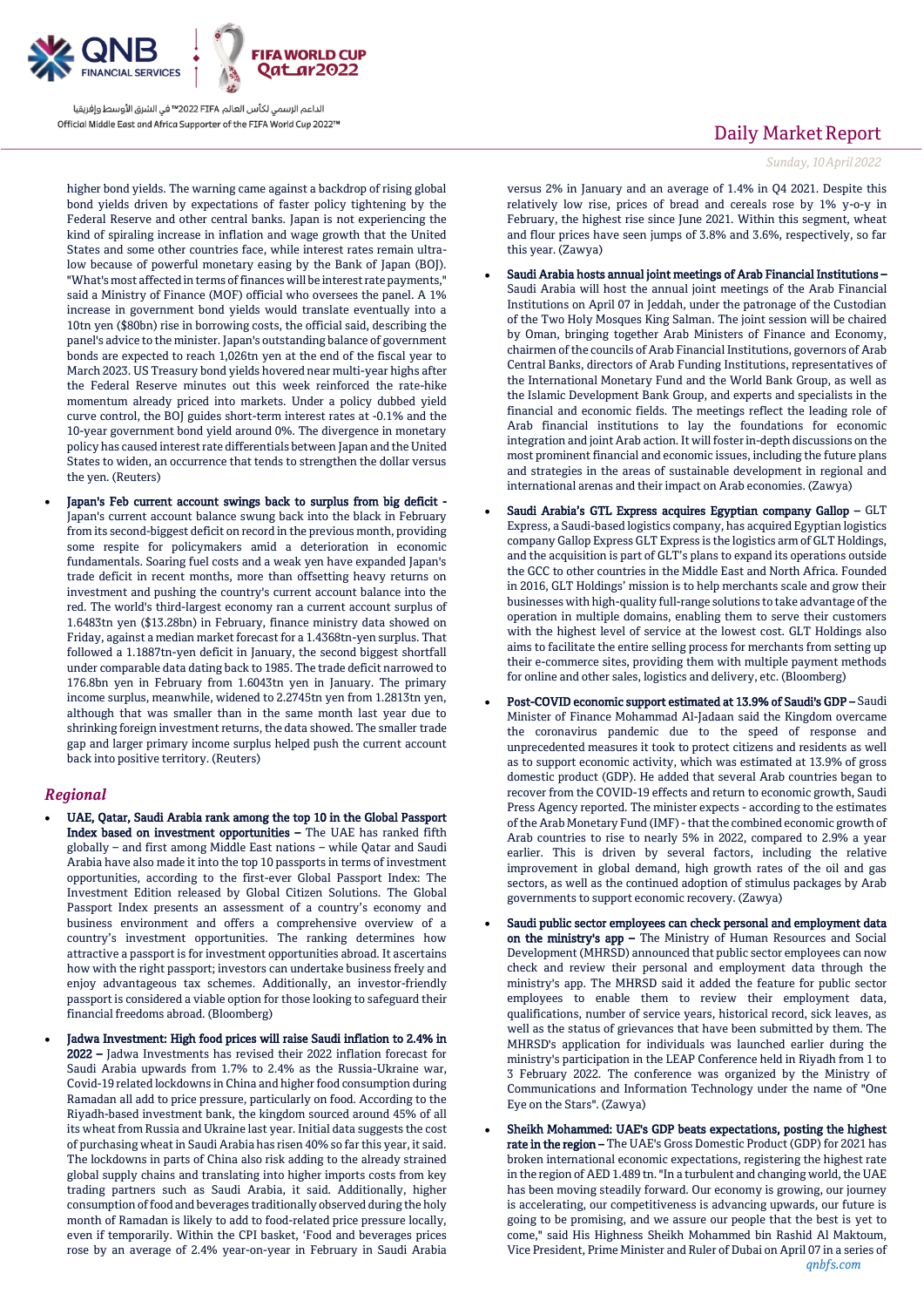

tweets after the Federal Competitiveness and Statistics Centre announced the UAE's GDP at constant prices. The UAE's GDP for the year 2021 achieved a positive growth rate that exceeded the estimates of analysts and specialized international institutions, which confirms the strength of the UAE's economic performance. The Federal Competitiveness and Statistics Centre announced that the UAE's GDP at constant prices has achieved a growth of 3.8%, exceeding the estimates and expectations of international institutions, which expected the growth of the country's GDP in 2021 to post 2.1%. Sheikh Mohammed said, "The Federal Competitiveness and Statistics Centre has announced the UAE's GDP for 2021. While international organizations expected our national economy to grow by 2.1%, we achieved a growth rate of 3.8% in 2021 (higher than the growth of 2019). This is the highest growth in the region with our GDP reaching AED1.489tn at current prices." (Zawya)

- Abu Dhabi records 21.5% growth in new economic licenses in 2021 The Emirate of Abu Dhabi saw the issuance of 25,427 new licenses, an increase of 21.5 % compared to the 2020 figure of 20,925, according to the 2021 Business Activity Report published by the Abu Dhabi Business Centre at the Abu Dhabi Department of Economic Development (ADDED). The report also revealed that renewed economic licenses increased to 83,484, growing by 15.8 %, from 72,070 in 2020, a clear indication of continued post-pandemic recovery, growth, and development. Rashed Abdulkarim Al Blooshi, Under-Secretary of ADDED, said, "As a result of the Emirate's pre-emptive approach towards tackling the effects of the pandemic whilst prudently driving the macro-economy forward, Abu Dhabi was able to forge ahead successfully with its growth and diversification roadmap. The economic landscape in Abu Dhabi has been crafted to offer businesses and entrepreneurs a compelling proposition, something made possible by our evolved and digitalized infrastructure." (Zawya)
- Dubai school operator Taaleem in preliminary talks for IPO says sources Dubai school operator Taaleem is in preliminary talks with banks for an initial public offering in Dubai, two sources told Reuters, a transaction that would test market appetite for UAE's education sector. The private education sector in the United Arab Emirates (UAE) is recovering from a slowdown during the peak of the coronavirus pandemic. Schools have been under pressure with higher operational costs and families departing from the UAE in the first year of the pandemic or opting for remote learning at schools abroad. The Dubai government last week decided to freeze tuition fees for the year 2022-2023, its third year in a row to help ease the financial burdens on parents Talks are ongoing and no final decision has been made over the potential transaction, the sources said. (Zawya)
- UAE's IHC to invest \$2bn in Adani Group's companies International Holding Co (IHC.AD) has agreed to invest AED 7.3bn (\$2bn) in three of Indian conglomerate Adani Group's portfolio companies. It will provide capital to Adani Green Energy Ltd (ADNA.NS), Adani Transmission Ltd (ADAI.NS), and Adani Enterprises Ltd (ADEL.NS) which all are listed on the Bombay Stock Exchange (BSE) and National Stock Exchange (NSE) in India – through the preferential allotment route, it said in a statement. The investment is subject to shareholder and regulatory approvals and will comply with India's securities regulations. The capital will be utilized for pursuing the growth of the respective businesses, further strengthening the balance sheet, and for general corporate purposes, the statement said. IHC is chaired by Sheikh Tahnoun bin Zayed Al Nahyan, the United Arab Emirates' national security adviser and a brother of the country's de facto ruler, Crown Prince Mohammed bin Zayed. Sheikh Tahnoun is also the chairman of Royal Group, which owns 74% of IHC, and is chairman of ADQ. (Reuters)
	- DEWA CEO meets Managing Board Member of Siemens AG; CEO of Smart Infrastructure at Siemens – Saeed Mohammed Al Tayer, MD & CEO of Dubai Electricity and Water Authority (DEWA), met Matthias Rebellius, Member of the Managing Board of Siemens AG and CEO of Smart Infrastructure at Siemens. They discussed bilateral cooperation between DEWA and Siemens. At the beginning of the meeting, Al Tayer welcomed the Siemens delegation and commended the cooperation between Siemens and DEWA in several energy projects. He noted that Siemens is one of DEWA's strategic partners, primarily in power generation technologies and solutions. "We work together to achieve the vision of His

## Daily Market Report

#### *Sunday, 10April2022*

Highness Sheikh Mohammed bin Rashid Al Maktoum, Vice President, Prime Minister, and Ruler of Dubai, to make Dubai the smartest city globally. We work on building strategic partnerships with local, regional, and global organizations to provide an excellent power infrastructure that meets the development needs of Dubai. This is part of our strategy and plans to provide electricity and water services according to the highest standards of availability, reliability, and efficiency," Al Tayer stated. (Zawya)

- Oman's forex reserves set to scale all-time high in 2022 The Sultanate of Oman's foreign exchanges reserves are projected to reach an all-time high of RO 23.3bn at the end of 2022, besting its previous peak of \$20.3bn recorded in 2016, according to a new report by Fitch Solutions Group Ltd (FSG), an affiliate of Fitch Ratings Inc. UK-based FSG cited an array of factors for its upbeat forecasts, including robust international oil prices, hydrocarbon output growth, rising non-oil exports and a revival of key service sectors. "Oman's current account surplus will help it to accumulate foreign currency reserves, which we expect will reach an alltime high by the end of 2022," said Fitch Solutions Group in its latest commentary on the Omani economy. "Foreign reserves fell by \$5.3bn between 2016 and 2020 amid a significant drop in hydrocarbon prices but regained the majority of these losses in 2021. We expect FX reserves will grow by 18.1% to \$23.3bn in 2022 and exceed their all-time high of \$20.3bn in 2016. Reserves will be equivalent to 8.8 months of imports, up from an 8.4-month cover in 2021, putting Oman in a suitable position to keep its peg given its favorable external position over the medium term," it stated. (Zawya)
- Oman's Opal to set up vaccine factory at Khazaen Khazaen Economic City on April 13 signed an agreement with Opal for Biopharmaceuticals and Business Company to establish a factory for the production of biological human vaccines. The investment for setting up the factory is estimated at RO20mn. The first phase of the project will be set up on a total area of 37,000 square meters. The agreement was signed by Eng Salim al Thuhli, CEO of Khazaen Economic City, and Sa'ad Moosa al Junaibi, chairman of the board of directors of Opal for Biopharmaceuticals and Business Company. Thuhli said that this project will be the first vaccines factory in Khazaen Economic City, and it targets local and international markets. The agreement, Thuhli added, comes as part of Khazaen's efforts in attracting local and international investments. (Zawya)
- Bahrain Airport Services signs line maintenance contract with Mena Aerospace – Bahrain Airport Services (BAS) has signed a line maintenance contract with Mena Aerospace Enterprises (MAE Aircraft Management) to offer both scheduled and chartered transportation services worldwide. Under this partnership, BAS will be providing Line Maintenance services to MAE aircrafts based in Bahrain International Airport. The Standard Ground Handling Agreement (SGHA) underpins the superior service offered by BAS in partnership with MAE Aircraft Management while demonstrating its capabilities in the field. The contract enables BAS to provide line maintenance services for Mena's Boeing B737 Freighter aircraft which includes defect rectification, troubleshooting, component replacement and scheduled maintenance checks to ensure it remains fit to fly. The agreement reiterates the many years of collaboration between BAS and Mena Aerospace Enterprises. (Zawya)
- Bahrain's tourism sector sees significant recovery in  $Q1$  Bahrain has witnessed a significant recovery in the tourism sector during the first quarter of the year, specifically with regard to organising and hosting exhibitions and conferences. The kingdom hosted a number of prominent tournaments and events of global and regional fame, which will contribute to strengthening this vital sector in the post-pandemic period. This indicates a return of normal life in the kingdom, which will contribute to promoting economic growth and will reflect positively on various productive sectors. The Finance and National Economy Ministry recently issued a quarterly economic report on the performance of economic sectors during the fourth quarter of 2021 compared to the same period in the previous year, showing that the hotel and restaurant industry topped the non-oil sectors in terms of performance at fixed prices, achieving a 31.7% growth, as the average hotel occupancy growth amounted to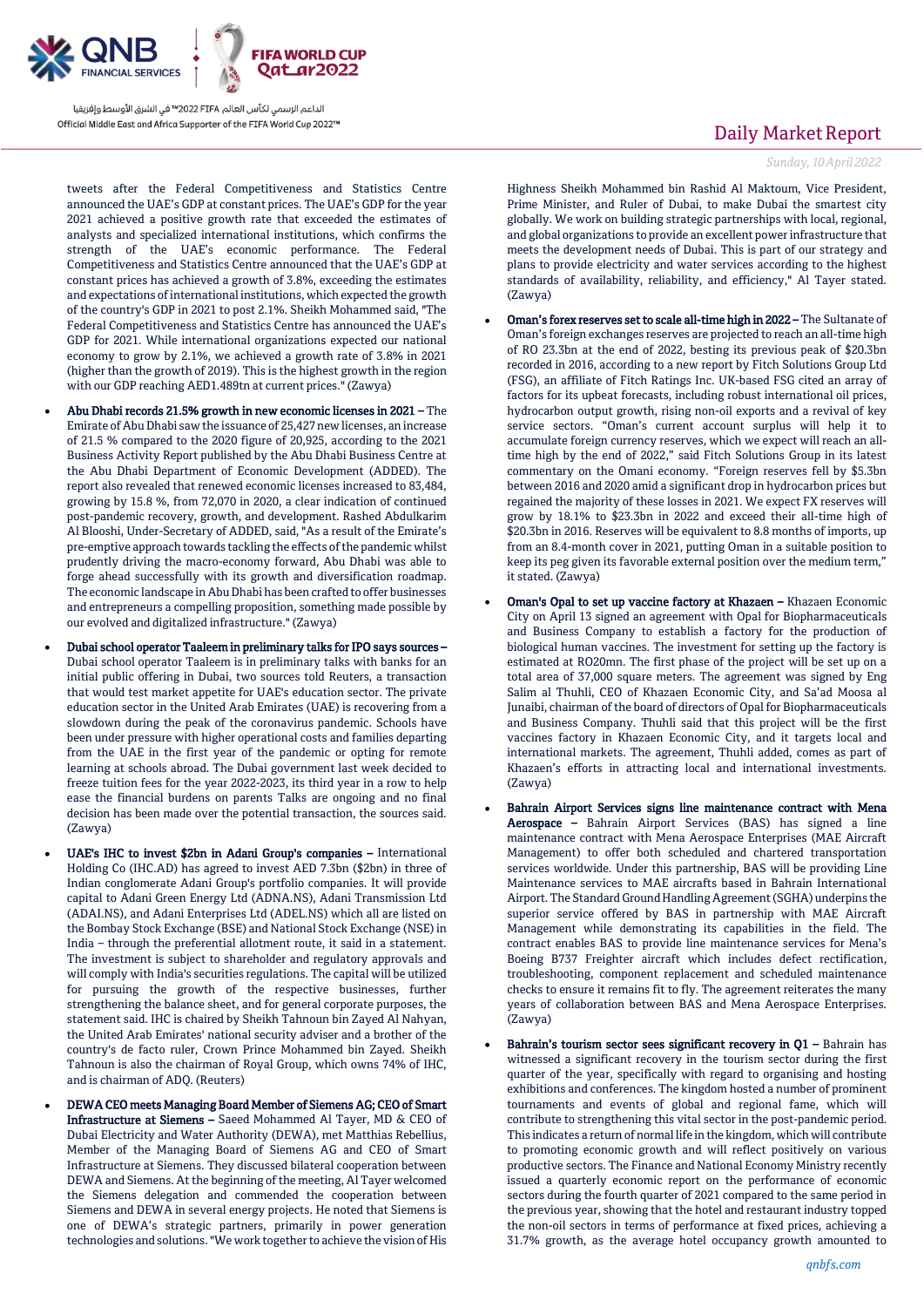

## Daily Market Report

*Sunday, 10April2022*

65.4%. Such performance, however, appears to be heading towards further growth and improvement with an increase in organizing events and conferences of regional and global reputation. (Zawya)

 Private investors invited to develop government land in Bahrain – Private investors are being invited to bid to develop and provide services in government-owned land, spanning more than 230,000 square meters. The Government Land Investment Platform was unveiled last night and is the latest in a series of initiatives announced under the Economic Recovery Plan in November last year. Currently, 17 projects, spanning 230,814.20sqm, are available, providing an opportunity for the private sector to partner with Edamah, the Finance and National Economy Ministry (MOFNE), or the Works, Municipalities Affairs and Urban Planning Ministry. "This is the first batch of projects to be made available on the platform," Works, Municipalities Affairs and Urban Planning Minister Essam Khalaf announced during a Press conference. "Our ministry is looking for investors to partner with, on seven properties, spanning 52,785.70 sqm." Edamah, meanwhile, also has seven properties on the platform, spanning 26,335 sqm and MOFNE has listed three of its properties, with a total area of 151,693.50 sqm. Interested investors can visit investmentland.gov.bh to view the properties, most of which have a specific purpose and are open for general public auction. (Zawya)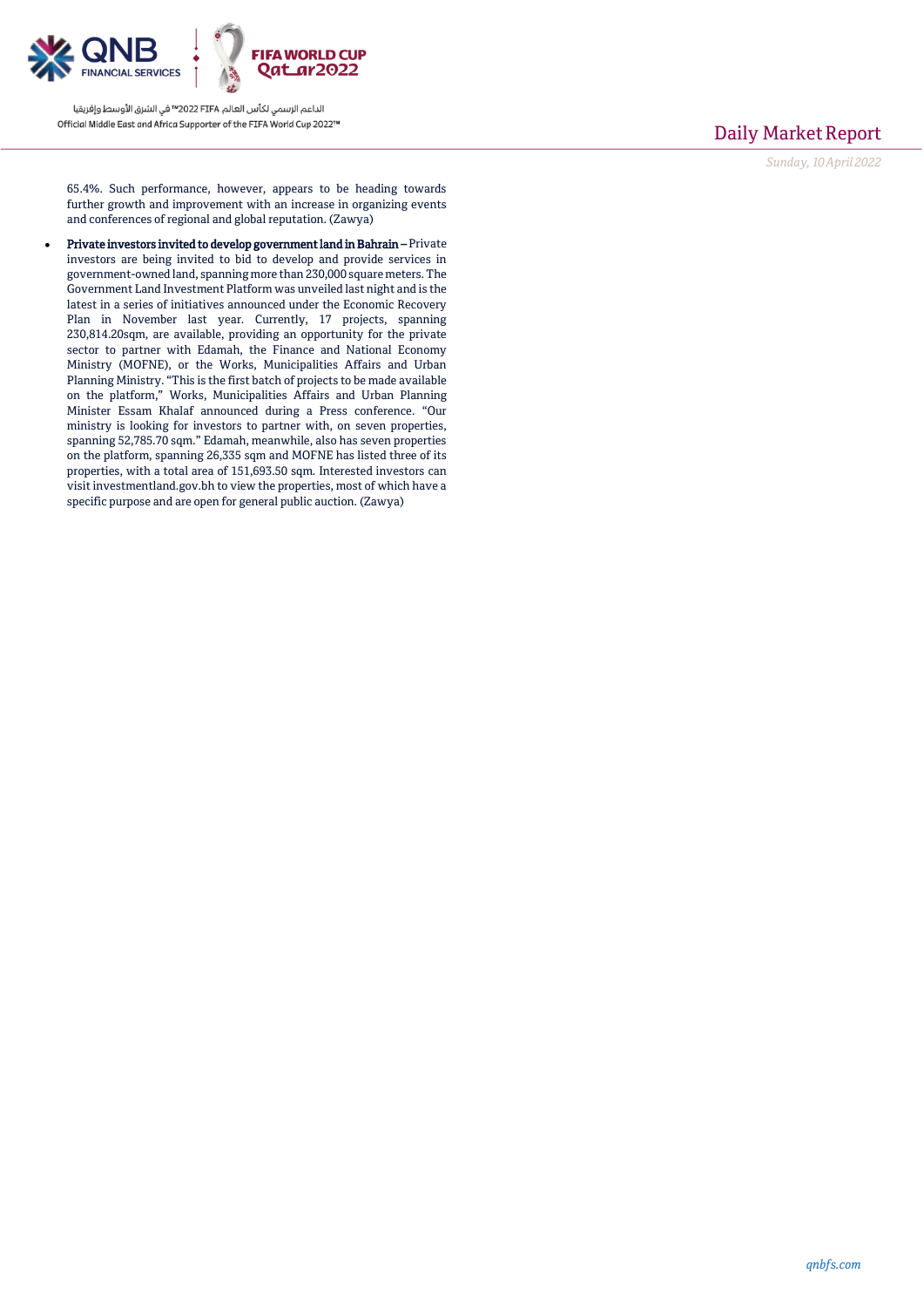

# Daily Market Report

*Sunday, 10April2022*

## *Rebased Performance*





## Asset/Currency Performance Close (\$) 1D% WTD% YTD% Gold/Ounce  $1,947.54$   $1,947.54$   $0.8$   $1.1$   $1.1$   $1.5$   $0.5$ Silver/Ounce  $\begin{array}{|c|c|c|c|c|c|}\hline \text{S3N} & \text{S4.77} & \text{S55} & \text{S56} & \text{S66} & \text{S76} \ \hline \end{array}$ Crude Oil (Brent)/Barrel (FM Future) 102.78 2.2 (1.5) 32.1 Crude Oil (WTI)/Barrel (FM Future) 98.26 2.3 (1.0) 30.6 Natural Gas (Henry Hub)/MMBtu 6.30 4.5 16.9 72.1 LPG Propane (Arab Gulf)/Ton 14.0 LPG Butane (Arab Gulf)/Ton (2.2) (7.6) (2.2) (7.6) (2.2) (7.6) (2.2) (7.6) (2.2) Euro (1.5) (4.3) (4.3) (6.0) (6.0) (6.0) (1.5) (6.1) (4.3) (4.3) Yen  $124.34$   $0.3$   $1.5$   $1.5$   $0.8$ GBP  $1.30$   $(0.4)$   $(0.7)$   $(0.7)$   $(3.7)$  $\hbox{CHF} \hskip 1.8cm (0.9) \hskip 1.8cm (0.9) \hskip 1.8cm (0.9) \hskip 1.8cm (0.9) \hskip 1.8cm (0.9) \hskip 1.8cm (0.9) \hskip 1.8cm (0.9) \hskip 1.8cm (0.9) \hskip 1.8cm (0.9) \hskip 1.8cm (0.9) \hskip 1.8cm (0.9) \hskip 1.8cm (0.9) \hskip 1.8cm (0.9) \hskip 1.8cm (0.9) \hskip 1.8cm (0.9) \hskip 1.8cm (0.9) \hskip 1$ AUD  $0.75$   $0.75$   $0.3$   $0.3$   $0.5$   $0.5$   $0.5$   $0.5$   $0.5$   $0.5$   $0.7$ USD Index  $9.80$   $9.80$   $1.2$   $1.2$   $1.3$ RUB\*  $118.69$   $0.0$   $0.0$   $0.0$   $58.9$ BRL  $0.21$   $1.1$   $0.8$   $0.8$   $1.6$

*Source: Bloomberg (Market was closed on Friday)*

| <b>Global Indices Performance</b>                                                                                             | <b>Close</b> | 1D%*  | WTD%* | YTD%*  |
|-------------------------------------------------------------------------------------------------------------------------------|--------------|-------|-------|--------|
| <b>MSCI</b> World Index                                                                                                       | 3,012.19     | (0.1) | (1.5) | (6.8)  |
| DJ Industrial                                                                                                                 | 34,721.12    | 0.4   | (0.3) | (4.5)  |
| <b>S&amp;P 500</b>                                                                                                            | 4,488.28     | (0.3) | (1.3) | (5.8)  |
| NASDAQ 100                                                                                                                    | 13,711.00    | (1.3) | (3.9) | (12.4) |
| STOXX 600                                                                                                                     | 460.97       | 1.3   | (1.0) | (9.8)  |
| <b>DAX</b>                                                                                                                    | 14,283.67    | 1.4   | (2.6) | (13.6) |
| <b>FTSE 100</b>                                                                                                               | 7,669.56     | 1.4   | 1.2   | (0.0)  |
| <b>CAC 40</b>                                                                                                                 | 6,548.22     | 1.3   | (3.5) | (12.6) |
| Nikkei                                                                                                                        | 26,985.80    | (0.0) | (3.9) | (13.2) |
| <b>MSCI EM</b>                                                                                                                | 1,127.93     | 0.2   | (1.6) | (8.4)  |
| <b>SHANGHAI SE Composite</b>                                                                                                  | 3,251.85     | 0.4   | (1.0) | (10.8) |
| <b>HANG SENG</b>                                                                                                              | 21,872.01    | 0.3   | (0.8) | (7.0)  |
| <b>BSE SENSEX</b>                                                                                                             | 59,447.18    | 0.7   | 0.3   | 0.1    |
| Bovespa                                                                                                                       | 1,18,322.26  | (0.2) | (3.5) | 32.3   |
| <b>RTS</b><br>the contract of the contract of the contract of the contract of the contract of the contract of the contract of | 1,079.99     | (1.1) | 4.5   | (32.3) |

*Source: Bloomberg (\*\$ adjusted returns)*